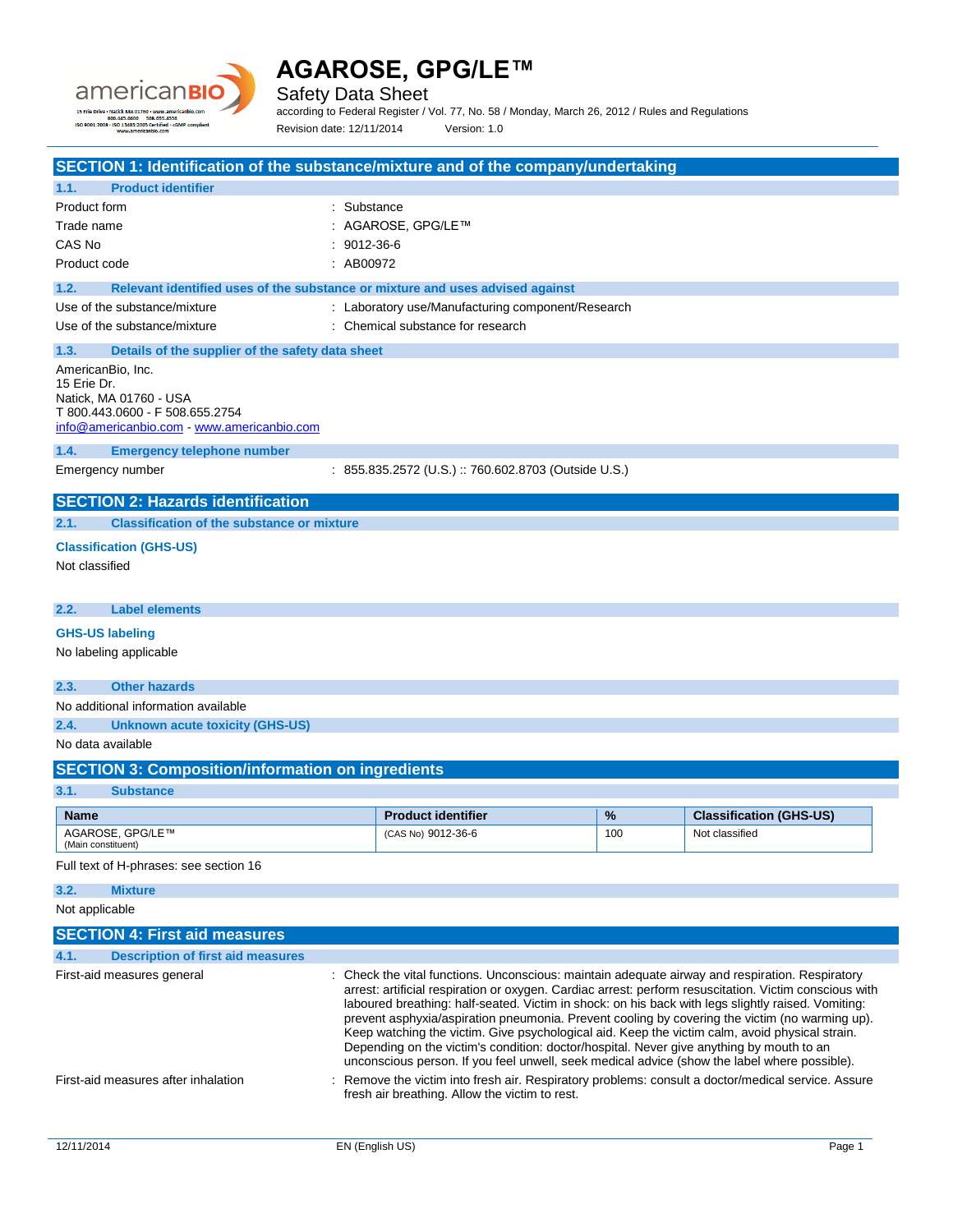## Safety Data Sheet

| according to Federal Register / Vol. 77, No. 58 / Monday, March 26, 2012 / Rules and Regulations |  |
|--------------------------------------------------------------------------------------------------|--|
|--------------------------------------------------------------------------------------------------|--|

| First-aid measures after skin contact                               | : Rinse with water. Take victim to a doctor if irritation persists. Remove affected clothing and wash<br>all exposed skin area with mild soap and water, followed by warm water rinse.                                                                                         |
|---------------------------------------------------------------------|--------------------------------------------------------------------------------------------------------------------------------------------------------------------------------------------------------------------------------------------------------------------------------|
| First-aid measures after eye contact                                | : Rinse with water. Take victim to an ophthalmologist if irritation persists. Rinse immediately with<br>plenty of water. Obtain medical attention if pain, blinking or redness persist.                                                                                        |
| First-aid measures after ingestion                                  | : Rinse mouth with water. Call Poison Information Centre (www.big.be/antigif.htm). Consult a<br>doctor/medical service if you feel unwell. Ingestion of large quantities: immediately to hospital.<br>Rinse mouth. Do NOT induce vomiting. Obtain emergency medical attention. |
| 4.2.<br>Most important symptoms and effects, both acute and delayed |                                                                                                                                                                                                                                                                                |
| Symptoms/injuries                                                   | : Not expected to present a significant hazard under anticipated conditions of normal use.                                                                                                                                                                                     |
| Symptoms/injuries after inhalation                                  | : AFTER INHALATION OF DUST: Slight irritation.                                                                                                                                                                                                                                 |
| Symptoms/injuries after skin contact                                | : Slight irritation.                                                                                                                                                                                                                                                           |
| Symptoms/injuries after eye contact                                 | : Slight irritation.                                                                                                                                                                                                                                                           |

|  |  | Symptoms/injuries after ingestion | No effects known. |
|--|--|-----------------------------------|-------------------|

| _____ |                  |                     |
|-------|------------------|---------------------|
|       | Chronic symptoms | : No effects known. |

**4.3. Indication of any immediate medical attention and special treatment needed**

## No additional information available

|                                | <b>SECTION 5: Firefighting measures</b>               |                                                                                                                                                                                                                                                                                                                           |  |
|--------------------------------|-------------------------------------------------------|---------------------------------------------------------------------------------------------------------------------------------------------------------------------------------------------------------------------------------------------------------------------------------------------------------------------------|--|
| 5.1.                           | <b>Extinguishing media</b>                            |                                                                                                                                                                                                                                                                                                                           |  |
|                                | suitable extinguishing media                          | : Water spray. Alcohol-resistant foam. ABC powder. Carbon dioxide. Foam. Dry powder. Carbon<br>dioxide. Water spray. Sand.                                                                                                                                                                                                |  |
|                                | Unsuitable extinguishing media                        | : No unsuitable extinguishing media known. Do not use a heavy water stream.                                                                                                                                                                                                                                               |  |
| 5.2.                           | Special hazards arising from the substance or mixture |                                                                                                                                                                                                                                                                                                                           |  |
| Fire hazard                    |                                                       | : DIRECT FIRE HAZARD. Most organic solids may burn if strongly heated. INDIRECT FIRE<br>HAZARD. Heating increases the fire hazard. Reactions involving a fire hazard: see "Reactivity"<br>Hazard".                                                                                                                        |  |
| <b>Explosion hazard</b>        |                                                       | : DIRECT EXPLOSION HAZARD. Fine dust is explosive with air. INDIRECT EXPLOSION<br>HAZARD. Dust cloud can be ignited by a spark. Reactions with explosion hazards: see<br>"Reactivity Hazard".                                                                                                                             |  |
| Reactivity                     |                                                       | : On heating: release of combustible gases/vapours. On heating: release of<br>toxic/corrosive/combustible gases/vapours (formaldehyde). Upon combustion CO and CO2 are<br>formed (carbon monoxide - carbon dioxide). Decomposes slowly on exposure to air: peroxidation<br>resulting in increased fire or explosion risk. |  |
| 5.3.                           | <b>Advice for firefighters</b>                        |                                                                                                                                                                                                                                                                                                                           |  |
|                                | Firefighting instructions                             | : No specific fire-fighting instructions required. Use water spray or fog for cooling exposed<br>containers. Exercise caution when fighting any chemical fire. Avoid (reject) fire-fighting water to<br>enter environment.                                                                                                |  |
| Protection during firefighting |                                                       | : Heat/fire exposure: compressed air/oxygen apparatus. Do not enter fire area without proper<br>protective equipment, including respiratory protection.                                                                                                                                                                   |  |

| <b>SECTION 6: Accidental release measures</b> |                             |                                                                                                                                                                                                                    |  |  |
|-----------------------------------------------|-----------------------------|--------------------------------------------------------------------------------------------------------------------------------------------------------------------------------------------------------------------|--|--|
| 6.1.                                          |                             | Personal precautions, protective equipment and emergency procedures                                                                                                                                                |  |  |
| 6.1.1.                                        | For non-emergency personnel |                                                                                                                                                                                                                    |  |  |
|                                               | Protective equipment        | : Gloves. Protective clothing. Dust cloud production: compressed air/oxygen apparatus.                                                                                                                             |  |  |
| Emergency procedures                          |                             | : Mark the danger area. Prevent dust cloud formation, e.g. by wetting. No naked flames. Evacuate<br>unnecessary personnel.                                                                                         |  |  |
| Measures in case of dust release              |                             | : In case of dust production: keep upwind. Dust production: have neighbourhood close doors and<br>windows. In case of dust production: no naked flames or sparks. Dust production: stop engines<br>and no smoking. |  |  |
| 6.1.2.                                        | For emergency responders    |                                                                                                                                                                                                                    |  |  |
| Protective equipment                          |                             | : Equip cleanup crew with proper protection.                                                                                                                                                                       |  |  |
| <b>Emergency procedures</b>                   |                             | : Ventilate area.                                                                                                                                                                                                  |  |  |
| 6.2.<br><b>Environmental precautions</b>      |                             |                                                                                                                                                                                                                    |  |  |

Prevent entry to sewers and public waters. Notify authorities if liquid enters sewers or public waters.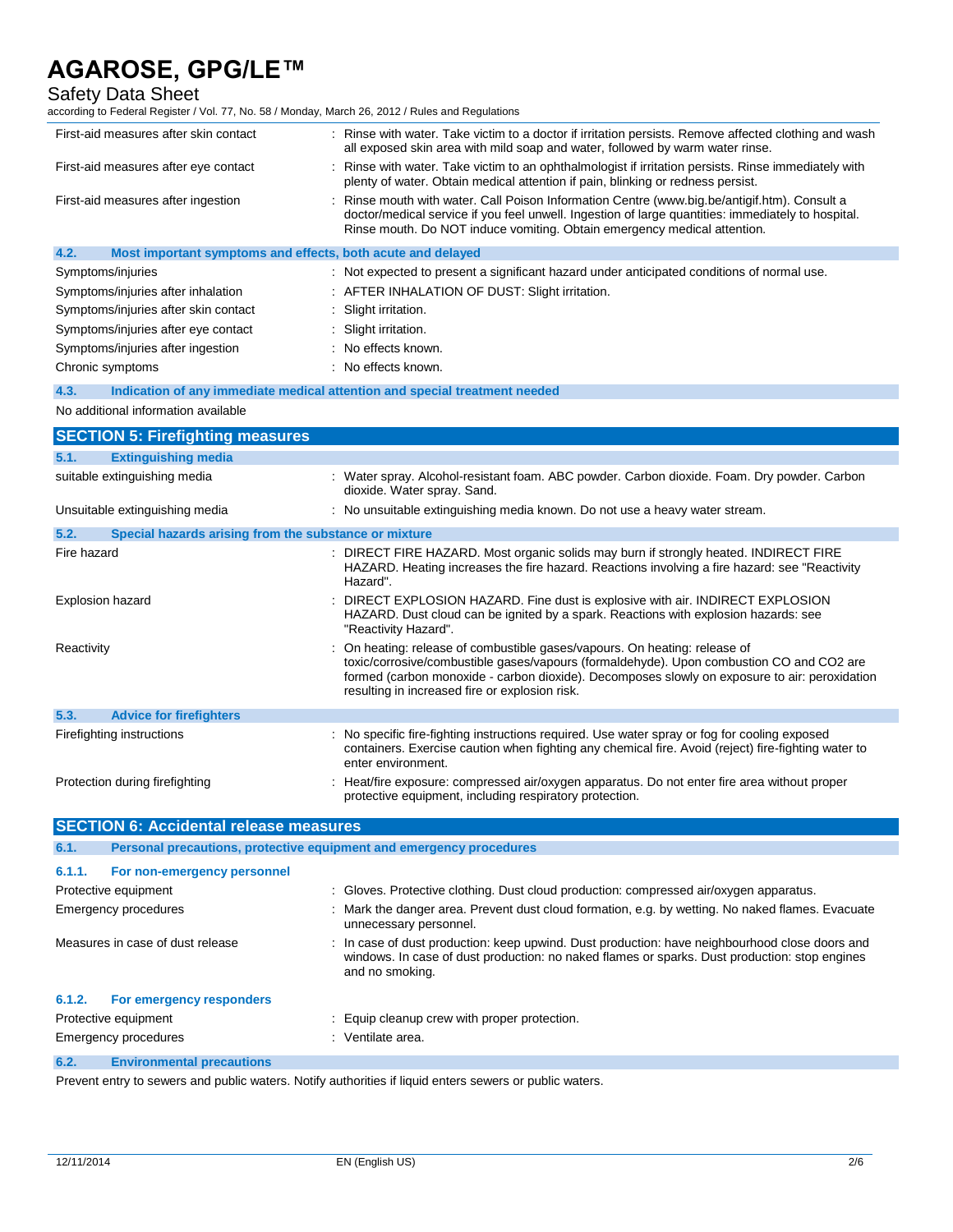## Safety Data Sheet

according to Federal Register / Vol. 77, No. 58 / Monday, March 26, 2012 / Rules and Regulations

| 6.3.                    | Methods and material for containment and cleaning up |                                                                                                                                                                                                                                                                                                                                                                                 |
|-------------------------|------------------------------------------------------|---------------------------------------------------------------------------------------------------------------------------------------------------------------------------------------------------------------------------------------------------------------------------------------------------------------------------------------------------------------------------------|
| For containment         |                                                      | : Contain released substance, pump into suitable containers. Plug the leak, cut off the supply.<br>Knock down/dilute dust cloud with water spray. Powdered form: no compressed air for pumping<br>over spills. Heat exposure: dilute toxic gas/vapour with water spray. Take account of<br>toxic/corrosive precipitation water.                                                 |
| Methods for cleaning up |                                                      | : Stop dust cloud by humidifying with water. Scoop solid spill into closing containers. Powdered:<br>do not use compressed air for pumping over spills. Clean contaminated surfaces with an excess<br>of water. Wash clothing and equipment after handling. On land, sweep or shovel into suitable<br>containers. Minimize generation of dust. Store away from other materials. |
| 6.4.                    | <b>Reference to other sections</b>                   |                                                                                                                                                                                                                                                                                                                                                                                 |

See Heading 8. Exposure controls and personal protection.

| <b>SECTION 7: Handling and storage</b>                               |                                                                                                                                                                                                                                                                                                                                                                                                                                                                                                                                                                                                                                    |
|----------------------------------------------------------------------|------------------------------------------------------------------------------------------------------------------------------------------------------------------------------------------------------------------------------------------------------------------------------------------------------------------------------------------------------------------------------------------------------------------------------------------------------------------------------------------------------------------------------------------------------------------------------------------------------------------------------------|
| <b>Precautions for safe handling</b><br>7.1.                         |                                                                                                                                                                                                                                                                                                                                                                                                                                                                                                                                                                                                                                    |
| Additional hazards when processed                                    | : Before use: check for peroxides and eliminate them.                                                                                                                                                                                                                                                                                                                                                                                                                                                                                                                                                                              |
| Precautions for safe handling                                        | : Comply with the legal requirements. Powdered form: no compressed air for pumping over. Avoid<br>raising dust. Finely divided: spark- and explosionproof appliances. Keep away from naked<br>flames/heat. Finely divided: keep away from ignition sources/sparks. Observe normal hygiene<br>standards. Keep container tightly closed. Carry operations in the open/under local<br>exhaust/ventilation or with respiratory protection. Wash hands and other exposed areas with mild<br>soap and water before eat, drink or smoke and when leaving work. Provide good ventilation in<br>process area to prevent formation of vapor. |
| 7.2.<br>Conditions for safe storage, including any incompatibilities |                                                                                                                                                                                                                                                                                                                                                                                                                                                                                                                                                                                                                                    |
| Storage conditions                                                   | : Keep only in the original container in a cool, well ventilated place away from : Direct sunlight.<br>Keep container closed when not in use.                                                                                                                                                                                                                                                                                                                                                                                                                                                                                      |
| Incompatible products                                                | : Strong bases, strong acids.                                                                                                                                                                                                                                                                                                                                                                                                                                                                                                                                                                                                      |
| Incompatible materials                                               | : Sources of ignition. Direct sunlight.                                                                                                                                                                                                                                                                                                                                                                                                                                                                                                                                                                                            |
| Heat-ignition                                                        | : KEEP SUBSTANCE AWAY FROM: heat sources. ignition sources.                                                                                                                                                                                                                                                                                                                                                                                                                                                                                                                                                                        |
| Prohibitions on mixed storage                                        | : KEEP SUBSTANCE AWAY FROM: oxidizing agents. water/moisture.                                                                                                                                                                                                                                                                                                                                                                                                                                                                                                                                                                      |
| Storage area                                                         | : Store in a cool area. Store in a dry area. Keep container in a well-ventilated place. Meet the legal<br>requirements.                                                                                                                                                                                                                                                                                                                                                                                                                                                                                                            |
| Special rules on packaging                                           | : SPECIAL REQUIREMENTS: closing. hermetical. dry. correctly labelled. meet the legal<br>requirements. Secure fragile packagings in solid containers.                                                                                                                                                                                                                                                                                                                                                                                                                                                                               |
| Packaging materials                                                  | : SUITABLE MATERIAL: No data available. MATERIAL TO AVOID: No data available.                                                                                                                                                                                                                                                                                                                                                                                                                                                                                                                                                      |
| 7.3.<br><b>Specific end use(s)</b>                                   |                                                                                                                                                                                                                                                                                                                                                                                                                                                                                                                                                                                                                                    |
| No additional information available                                  |                                                                                                                                                                                                                                                                                                                                                                                                                                                                                                                                                                                                                                    |

|               | <b>SECTION 8: Exposure controls/personal protection</b> |  |  |
|---------------|---------------------------------------------------------|--|--|
| 8.1.          | <b>Control parameters</b>                               |  |  |
|               | No additional information available                     |  |  |
|               |                                                         |  |  |
| $\sim$ $\sim$ | ________                                                |  |  |

| O.A.<br><b>EXPOSURE CONTROLS</b>  |                                                                                                                                                                            |
|-----------------------------------|----------------------------------------------------------------------------------------------------------------------------------------------------------------------------|
| Personal protective equipment     | : Avoid all unnecessary exposure.                                                                                                                                          |
| Materials for protective clothing | : GIVE EXCELLENT RESISTANCE: No data available. GIVE GOOD RESISTANCE: nitrile rubber.<br>GIVE LESS RESISTANCE: No data available. GIVE POOR RESISTANCE: No data available. |
| Hand protection                   | : Gloves. Wear protective gloves.                                                                                                                                          |
| Eye protection                    | : In case of dust production: protective goggles. Chemical goggles or safety glasses.                                                                                      |
| Skin and body protection          | : Protective clothing.                                                                                                                                                     |
| Respiratory protection            | : Dust production: dust mask with filter type P1. Wear approved mask.                                                                                                      |
| Other information                 | : When using, do not eat, drink or smoke.                                                                                                                                  |
|                                   |                                                                                                                                                                            |

## **SECTION 9: Physical and chemical properties**

| 9.1.           | Information on basic physical and chemical properties |     |
|----------------|-------------------------------------------------------|-----|
| Physical state | : Solid                                               |     |
| Appearance     | : Solid. Powder.                                      |     |
| Color          | : White to light yellow.                              |     |
| Odor           | : Odourless.                                          |     |
| Odor threshold | : No data available                                   |     |
| 12/11/2014     | EN (English US)                                       | 3/6 |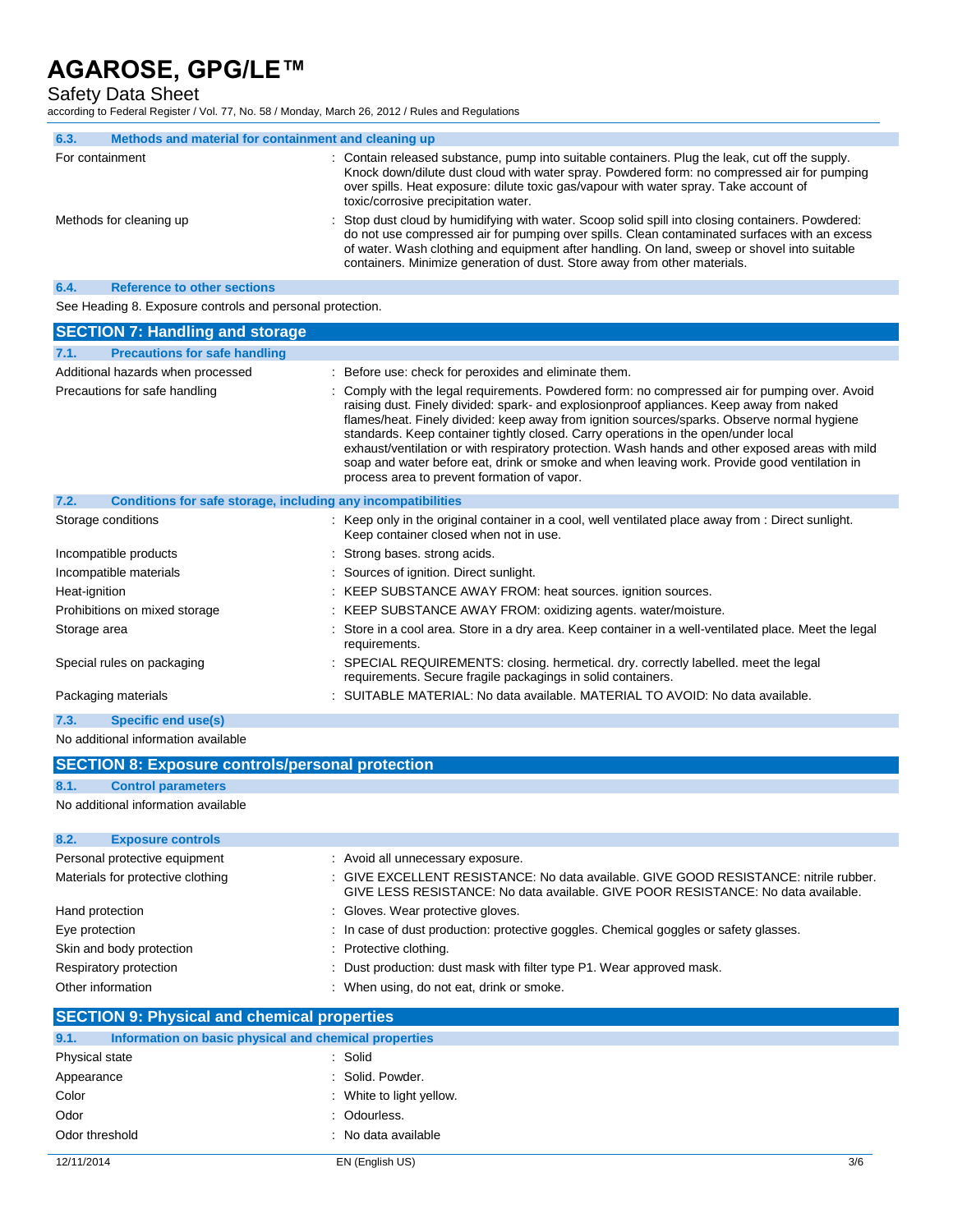## Safety Data Sheet

according to Federal Register / Vol. 77, No. 58 / Monday, March 26, 2012 / Rules and Regulations

| pH                                          | : No data available                                |
|---------------------------------------------|----------------------------------------------------|
| Relative evaporation rate (butyl acetate=1) | : No data available                                |
| Melting point                               | : No data available                                |
| Freezing point                              | : No data available                                |
| Boiling point                               | : No data available                                |
| Flash point                                 | : No data available                                |
| Self ignition temperature                   | : No data available                                |
| Decomposition temperature                   | : No data available                                |
| Flammability (solid, gas)                   | : No data available                                |
| Vapor pressure                              | : No data available                                |
| Relative vapor density at 20 °C             | : No data available                                |
| Relative density                            | : No data available                                |
| Solubility                                  | : Poorly soluble in water.<br>Water: $<$ 1 g/100ml |
| Log Pow                                     | : No data available                                |
| Log Kow                                     | : No data available                                |
| Viscosity, kinematic                        | : No data available                                |
| Viscosity, dynamic                          | : No data available                                |
| <b>Explosive properties</b>                 | : No data available                                |
| Oxidizing properties                        | : No data available                                |
| <b>Explosive limits</b>                     | : No data available                                |
| <b>Other information</b><br>9.2.            |                                                    |
| VOC content                                 | $: 0 \%$                                           |
| Other properties                            | : Hygroscopic.                                     |
|                                             |                                                    |

## **SECTION 10: Stability and reactivity**

#### **10.1. Reactivity**

On heating: release of combustible gases/vapours. On heating: release of toxic/corrosive/combustible gases/vapours (formaldehyde). Upon combustion CO and CO2 are formed (carbon monoxide - carbon dioxide). Decomposes slowly on exposure to air: peroxidation resulting in increased fire or explosion risk.

| 10.2.                                                | <b>Chemical stability</b>                                  |  |  |  |
|------------------------------------------------------|------------------------------------------------------------|--|--|--|
|                                                      | Unstable on exposure to air. Hygroscopic. Not established. |  |  |  |
| 10.3.                                                | <b>Possibility of hazardous reactions</b>                  |  |  |  |
|                                                      | Not established.                                           |  |  |  |
| 10.4.                                                | <b>Conditions to avoid</b>                                 |  |  |  |
| Direct sunlight. Extremely high or low temperatures. |                                                            |  |  |  |
| 10.5.                                                | <b>Incompatible materials</b>                              |  |  |  |
| strong acids. Strong bases.                          |                                                            |  |  |  |
| 10.6.                                                | <b>Hazardous decomposition products</b>                    |  |  |  |
|                                                      | fume. Carbon monoxide. Carbon dioxide.                     |  |  |  |
| <b>SECTION 11: Toxicological information</b>         |                                                            |  |  |  |

## **11.1. Information on toxicological effects**

| Acute toxicity                    | : Not classified   |
|-----------------------------------|--------------------|
| Skin corrosion/irritation         | $:$ Not classified |
| Serious eye damage/irritation     | $:$ Not classified |
| Respiratory or skin sensitization | $:$ Not classified |
| Germ cell mutagenicity            | : Not classified   |
| Carcinogenicity                   | : Not classified   |
| Reproductive toxicity             | : Not classified   |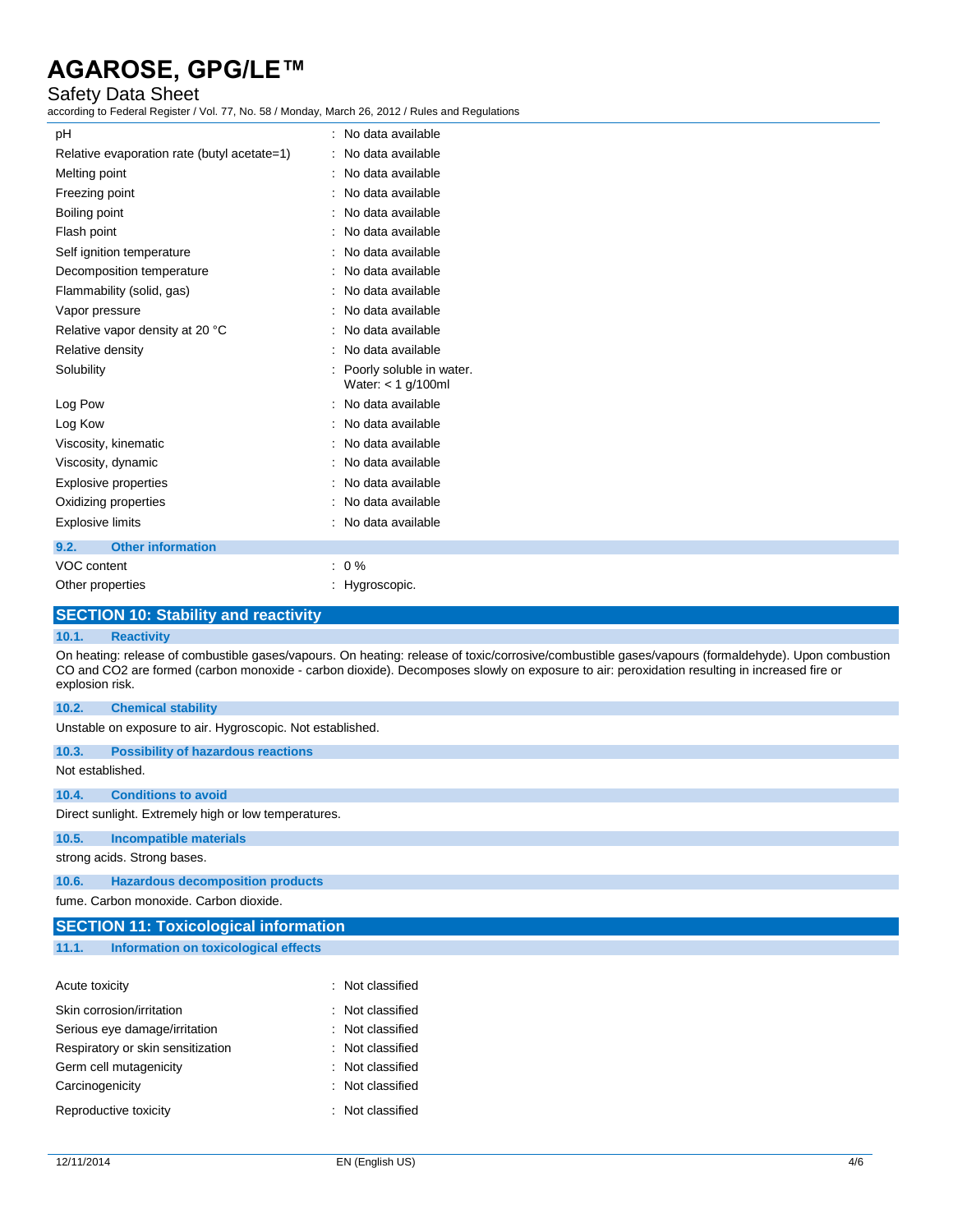## Safety Data Sheet

according to Federal Register / Vol. 77, No. 58 / Monday, March 26, 2012 / Rules and Regulations

| $1000$ and $1000$ and $1000$ and $111$ , $10000$ and $1110$ , $10000$ and $1000$ and $1000$ |                                                                                                                                                                                                            |
|---------------------------------------------------------------------------------------------|------------------------------------------------------------------------------------------------------------------------------------------------------------------------------------------------------------|
| Specific target organ toxicity (single exposure)                                            | : Not classified                                                                                                                                                                                           |
| Specific target organ toxicity (repeated<br>exposure)                                       | : Not classified                                                                                                                                                                                           |
| Aspiration hazard                                                                           | : Not classified                                                                                                                                                                                           |
| Potential Adverse human health effects and<br>symptoms                                      | : Based on available data, the classification criteria are not met.                                                                                                                                        |
| Symptoms/injuries after inhalation                                                          | : AFTER INHALATION OF DUST: Slight irritation.                                                                                                                                                             |
| Symptoms/injuries after skin contact                                                        | : Slight irritation.                                                                                                                                                                                       |
| Symptoms/injuries after eye contact                                                         | : Slight irritation.                                                                                                                                                                                       |
| Symptoms/injuries after ingestion<br>Chronic symptoms                                       | No effects known.<br>: No effects known.                                                                                                                                                                   |
|                                                                                             |                                                                                                                                                                                                            |
| <b>SECTION 12: Ecological information</b><br>12.1.<br><b>Toxicity</b>                       |                                                                                                                                                                                                            |
| Ecology - air                                                                               | $\therefore$ TA-Luft Klasse 5.2.1.                                                                                                                                                                         |
| 12.2.<br><b>Persistence and degradability</b>                                               |                                                                                                                                                                                                            |
| AGAROSE, GPG/LE™ (9012-36-6)                                                                |                                                                                                                                                                                                            |
| Persistence and degradability                                                               | Biodegradability in water: no data available. No (test)data on mobility of the substance<br>available. Not established.                                                                                    |
| 12.3.<br><b>Bioaccumulative potential</b>                                                   |                                                                                                                                                                                                            |
| AGAROSE, GPG/LE™ (9012-36-6)                                                                |                                                                                                                                                                                                            |
| Bioaccumulative potential                                                                   | No bioaccumulation data available. Not established.                                                                                                                                                        |
| 12.4.<br><b>Mobility in soil</b>                                                            |                                                                                                                                                                                                            |
| No additional information available                                                         |                                                                                                                                                                                                            |
| 12.5.<br><b>Other adverse effects</b>                                                       |                                                                                                                                                                                                            |
| Other information                                                                           | : Avoid release to the environment.                                                                                                                                                                        |
| <b>SECTION 13: Disposal considerations</b>                                                  |                                                                                                                                                                                                            |
| 13.1.<br><b>Waste treatment methods</b>                                                     |                                                                                                                                                                                                            |
| Waste disposal recommendations                                                              | Remove waste in accordance with local and/or national regulations. Remove to an authorized<br>incinerator with energy recovery. Dispose in a safe manner in accordance with local/national<br>regulations. |
| Additional information                                                                      | LWCA (the Netherlands): KGA category 03. Can be considered as non hazardous waste<br>according to Directive 2008/98/EC.                                                                                    |
| Ecology - waste materials                                                                   | Avoid release to the environment.                                                                                                                                                                          |
| <b>SECTION 14: Transport information</b>                                                    |                                                                                                                                                                                                            |
| In accordance with DOT                                                                      |                                                                                                                                                                                                            |
| No dangerous good in sense of transport regulations                                         |                                                                                                                                                                                                            |
| <b>Additional information</b>                                                               |                                                                                                                                                                                                            |
| Other information                                                                           | : No supplementary information available.                                                                                                                                                                  |
| State during transport (ADR-RID)                                                            | : Rail and road transport: not subject to ADR-RID.                                                                                                                                                         |
| <b>ADR</b>                                                                                  |                                                                                                                                                                                                            |
| Transport document description                                                              | : UN N/A                                                                                                                                                                                                   |
| Packing group (ADR)                                                                         | : N/A                                                                                                                                                                                                      |
| Hazard identification number (Kemler No.)<br>Classification code (ADR)                      | : N/A<br>: N/A                                                                                                                                                                                             |
| <b>Transport by sea</b><br>No additional information available                              |                                                                                                                                                                                                            |
| <b>Air transport</b>                                                                        |                                                                                                                                                                                                            |
| No additional information available                                                         |                                                                                                                                                                                                            |